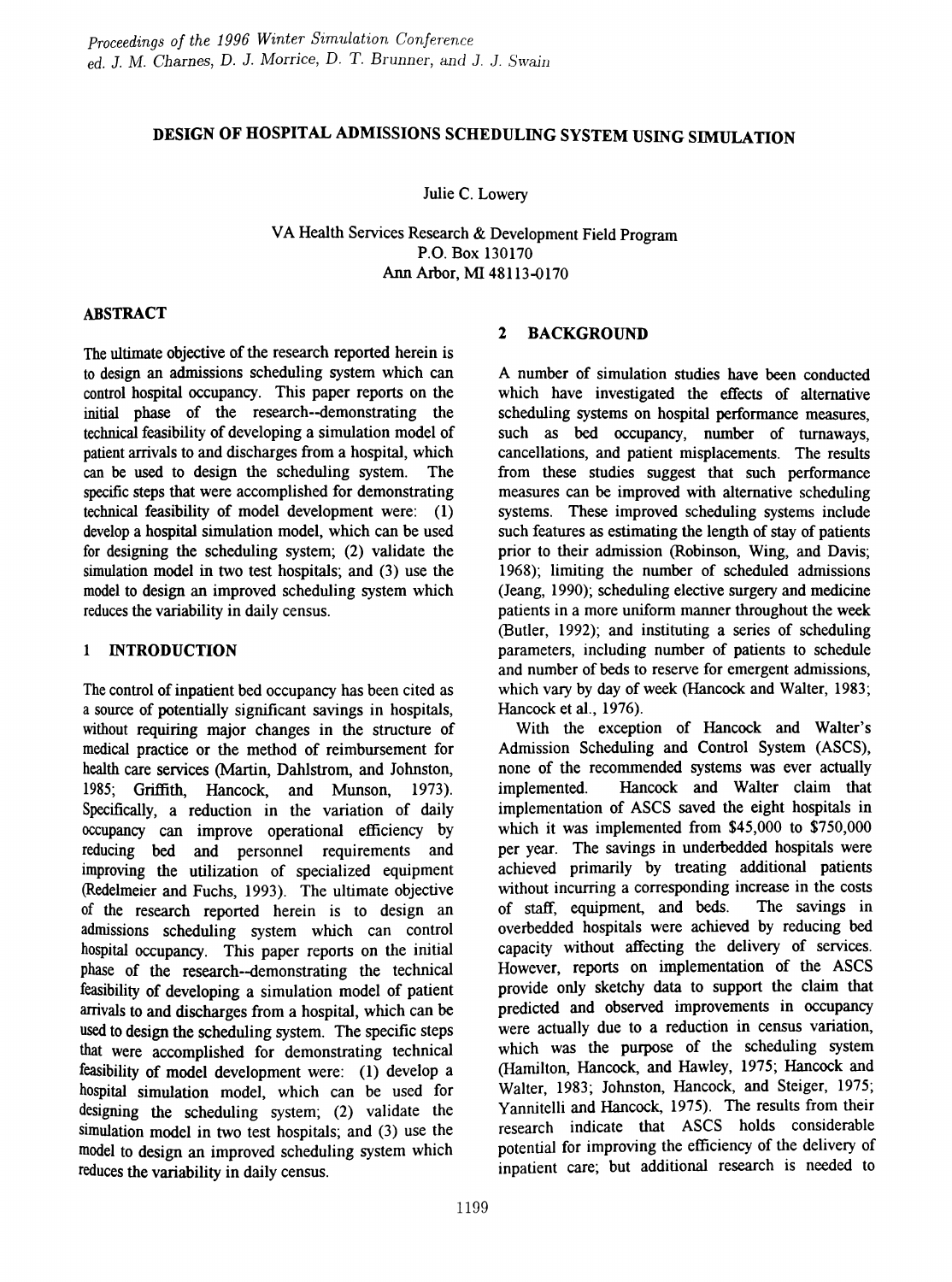determine the relationship between the recommended scheduling system, a reduction in census variability, and either an increase in occupancy or reduction in costs. The simulation model discussed in this paper will be used to design a scheduling system like the one described by Hancock and Walter, and to evaluate its effect on census variability.

#### 3 MODEL DESCRIPTION

A hospital simulation model was written in the simulation language GPSSIH (Henriksen and Crain, 1993). The model represents patient movement through multiple bed services based on actual patient "flow patterns" identified from each hospital's historical data on patient admissions, discharges, and transfers. Included in these patient flow patterns are admissions to and transfers among medicine (including dermatology and neurology), surgery, medical intensive care unit/coronary care unit (including medical/coronary stepdown unit and telemetry), and surgical intensive care unit (including surgical stepdown unit). The patient flow patterns identified from the two test hospitals were as follows:

Hospital A

Medicine Medicine-->CCU/MICU-->Medicine Medicine-->SICU-->Surgery Medicine-->Surgery CCU/MICU CCUIMICU-->Medicine **Surgery** Surgery-->SICU-->Surgery Surgery-->Medicine SICU-->Surgery Surgery-->SICU

Hospital B

Medicine Medicine-->CCUIMICU-->Medicine Medicine-->SICU-->Medicine Medicine-->CCU/MICU CCU/MICU CCU/MICU-->Medicine **Surgery** Surgery..->SICU-->Surgery Surgery-->CCU/MICU-->Medicine SICU-->Surgery SICU-->Medicine

A small proportion of patients at each site follows more lengthy flow patterns, involving multiple transfers among services. For purposes of model simplification, these flow patterns have been reduced to one of those listed above; this simplification did not adversely affect model validation.

The distribution of admissions across the possible flow patterns for each admitting bed service is one of the model inputs, and is based on historical workload. The above flow patterns are examples of patterns that patients *should* follow, given bed availability in the appropriate bed services. However, one of the objectives of model development is to investigate the consequences of high average occupancies. Therefore, the model also includes patient flow patterns in the event that a bed is not available in the desired service. That is, secondary patient flow patterns for each site were identified and modeled for patients who cannot follow the primary, or desired, flow patterns because of lack of available beds.

Theoretical input distributions were used for both emergent arrivals and patient length of stay, by major bed service. Use of theoretical rather than empirical distributions for these variables facilitates model implementation because a hospital can use summary data as model input, rather than have to perform a detailed analysis of patient-specific data. Specifically, theoretical distributions require the hospital to simply enter the distribution's parameters (e.g., mean and standard deviation) as model input; while empirical distributions require the hospital to develop a distribution from individual patient records. The exponential distribution was used to model emergency interarrival times, and the lognormal distribution was used for modeling length of stay. Both of these distributions have been used extensively in previous simulation studies of health care systems.

#### 4 DESCRIPTION OF SCHEDULING SYSTEM TO BE MODELED

Once the simulation model is developed and validated for a given hospital, it can be used to design the scheduling system, which consists of various scheduling parameters and decision rules. The scheduling system is incorporated into the simulation model, then combinations of different values of the parameters are systematically tried as model input, along with the hospital's historic or projected values for the other input variables. Model output includes predicted values of hospital performance, which will be reviewed by hospital clinical and administrative staff. The values of the scheduling parameters which result in a desirable combination of values for daily census, overall occupancy, cancellations, and tumaways become the parameters of the scheduling system to be implemented in the hospital. If the hospital decides to implement the recommended scheduling system, it will consist of a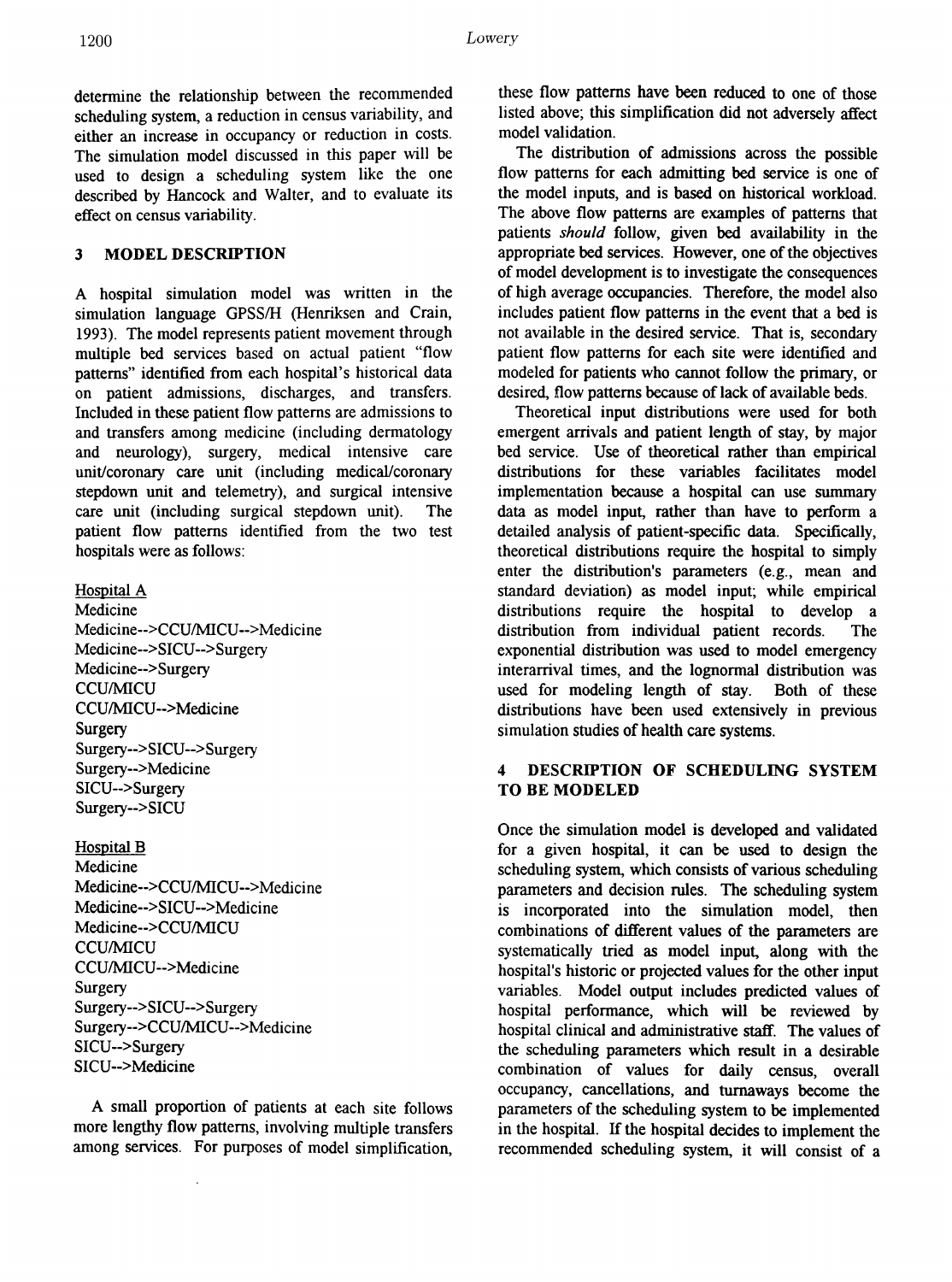simple software program which performs a series of calculations using the parameter values plus daily data on bed availability. The results from the calculations will be used by admitting personnel in their daily admitting and scheduling decisions.

The admitting decisions that must be made each day include the following:

- 1) How many elective admissions should be scheduled, by bed service, by day of the week?
- 2) Given current bed availability at a given point on a particular day of the week, how many patients (if any) should be called in?
- 3) Given current bed availability at a given point on a particular day of the week, how many scheduled admissions (if any) should be canceled (to ensure bed availability for emergency patients)?

The answers to the above questions ultimately detennine a hospital's overall occupancy, as well as the number of cancellations and turnaways incurred.

A computer-based scheduling system should perform the required calculations to provide the answers to the above questions. To perform these calculations, the scheduling system requires data on current bed availability (for questions 2 and 3), as well as values of the scheduling parameters, which are day-of-the-week specific.

The scheduling parameters required for responding to question 1 are the day-of-the-week numbers of scheduled appointment slots. No further calculations based on current bed availability are required. For question 2, the research by Hancock and Walter has shown that two decision numbers should be determined: a "call-in allowance" (CIA), and a "call-in maximum" (elM). Using these numbers, the answer to question 2 is calculated as follows: If the current number of empty beds > CIA, then the number of patients to be called in = empty beds - CIA, but should not exceed CIM. The call-in allowance is used to determine if the number of empty beds is sufficiently large that additional patients can be called in without adversely affecting bed availability for scheduled admissions later in the week. If enough beds are available that patients can be called in, then the call-in maximum sets a limit on the number of patients that can be called in, so that the distribution of discharges (and hence, daily census) is not adversely affected.

Finally, question 3 requires a value for the number of empty beds that must be reserved for emergency patients, or the "emergency reserve allowance" (ERA). The answer to question 3 is calculated as follows: If ERA > the number of empty beds expected after all scheduled patients have been admitted, then the number of scheduled patients to cancel is ERA - empty beds.

In summary then, the values of 28 different scheduling parameters must be determined for each bed service which falls under the guidelines of the proposed scheduling system: four decision numbers for each of the seven days of the week. The four decision numbers are (1) number of elective patients to schedule; (2) callin allowance; (3) call-in maximum; and (4) emergency reserve allowance. The purpose of the simulation model is to help determine the values of the 28 scheduling parameters.

#### 5 RESULTS

The simulation model that will be used for designing the scheduling system must be (1) easily applied to multiple hospitals; (2) valid--i.e., an accurate representation of the actual system being studied; and (3) able to demonstrate a reduction in census variability with a change in the scheduling system. The achievement of these criteria is discussed below.

#### 5.1 Ease of Application to Multiple Hospitals

The model is easily customized for a given hospital by making changes to definitions of the following input variables:

- Number of major bed sections
- Number of beds in each section
- Average and standard deviation of patient length of stay in each section
- Arrival rates of emergency patients, by day of week
- Distribution of emergent admits, by treating specialty and patient flow pattern
- Distribution of elective admits, by treating specialty and patient flow pattern
- Identification of first and second alternative bed sections (used when all beds in desired section are full), by bed section

To apply the model to a new hospital, the hospital characteristics listed above are determined, and changes are made to the corresponding definitions, tables, or matrices in the model "definitions" section. These changes consist of simply editing numbers or unit identifiers. No changes need to be made to any of the program code describing patient movement. Thus, the model was easily customized to represent the two test sites included the research.

#### 5.2 Validation

The validity of a simulation model is established by comparing model and system behavior. The methodology used in this research for performing the comparison was a graphical approach, which is the most commonly used method for the validation of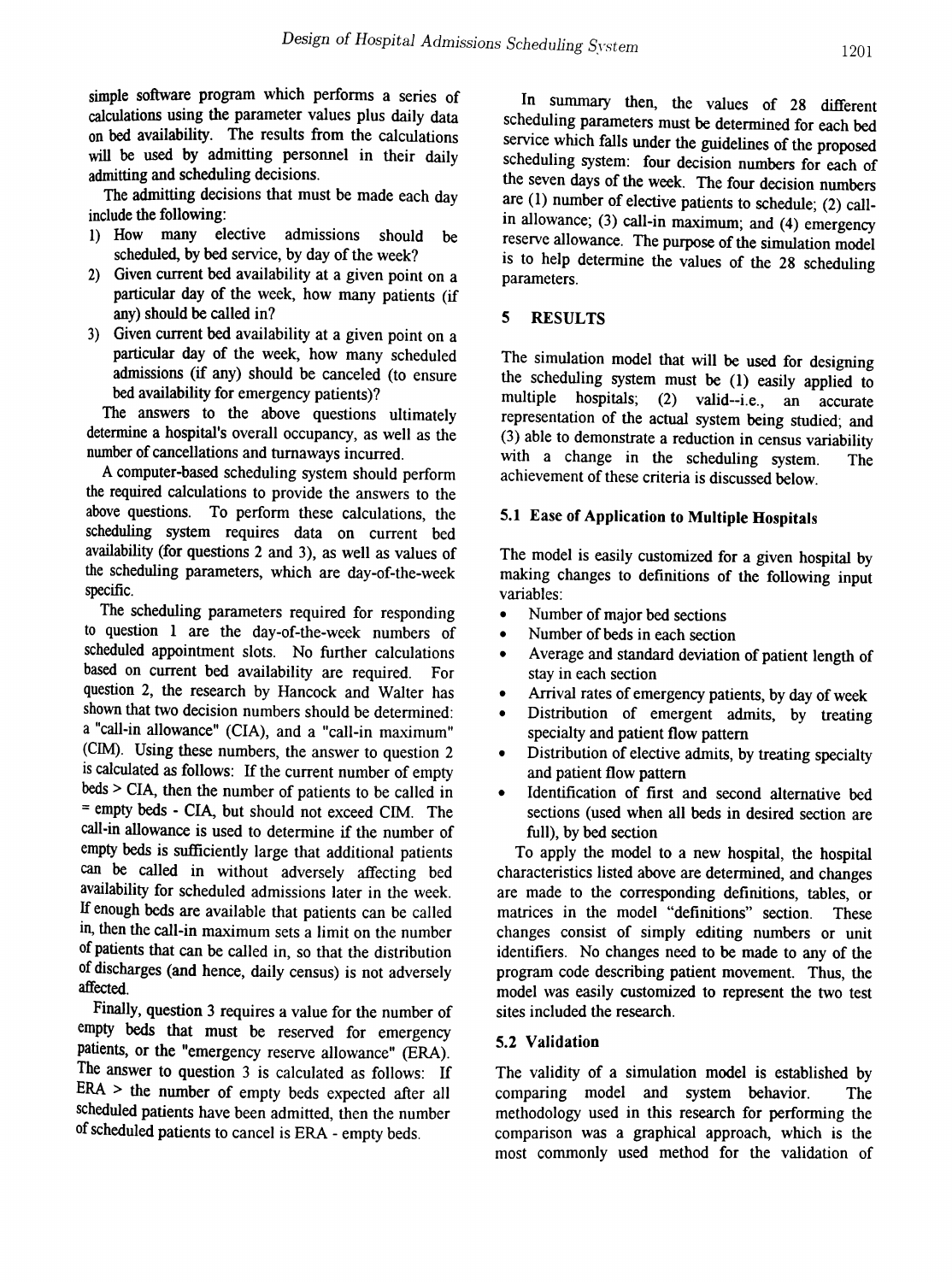simulation models (Sargent, 1994). Confidence intervals and hypothesis tests are also used, but less frequently. A graphical methodology, rather than hypothesis testing, was used for evaluating the validity of the admissions scheduling model because observations of daily census are autocorrelated, and because limited data are available from the actual system. When observations are autocorrelated, classical statistical tests based on identically and independently distributed observations are not directly applicable. Furthermore, because a simulation model is only an approximation of the actual system, the null hypothesis that model behavior and system behavior are the same will almost certainly be false (Law and Kelton, 1991, p. 312). While formal statistical tests may lead to the conclusion that a model is not valid, it may still be valid for the purpose for which it is intended. This is especially true for models that are designed primarily for comparing alternatives than for predicting absolute answers, as is the admissions scheduling model.

To compare system and model behavior, actual census data were obtained from the two test hospitals for a six-month time period. A six-month time period was selected because it is expected that this would be the amount of time for which the scheduling parameters would be set. (Every six months the performance of the system and the assumptions underlying the model would be evaluated and the parameters reset, if necessary.) Because the parameters are set by day of week, it is important that the model accurately predict census by day of week; hence, actual census by day of week was compared against model census by day of

week. Furthermore, because of the potential problem of autocorrelation of census figures (even though the observations for a given day of the week are separated by six-day intervals), the average daily census for a four-week time period was used as the performance measure for comparison.

During a six month time period (26 weeks), six observations of the four-week average daily census (ADC) were available for each day of the week from both medical centers. These observations constitute the "actual" data. The distribution of these observations was compared with the distribution of 50 observations of four-week ADC data from the model. Any number of observations can be generated from the model; 50 was selected because it appears (from the graphs) to be a sufficient number for depicting the general shape of the distribution. A valid model should produce a distribution of observations that encompasses the observations from the actual system. Since the fourweek ADC is a random variable, the six observations of actual data represent a sample from a distribution, which we want the model to be able to reproduce. Figure 1 is an example of the model and actual distribution of four-week average daily census data by day of week for Sunday at one of the test sites. Similar results were obtained for all days of the week, for both test sites, demonstrating that the samples of actual data fall well within the distributions from the model.

In addition to seeing that the distribution of actual observations falls within the model's distribution of observations, we want to see that the system's mean census is close to that of the model's mean census.

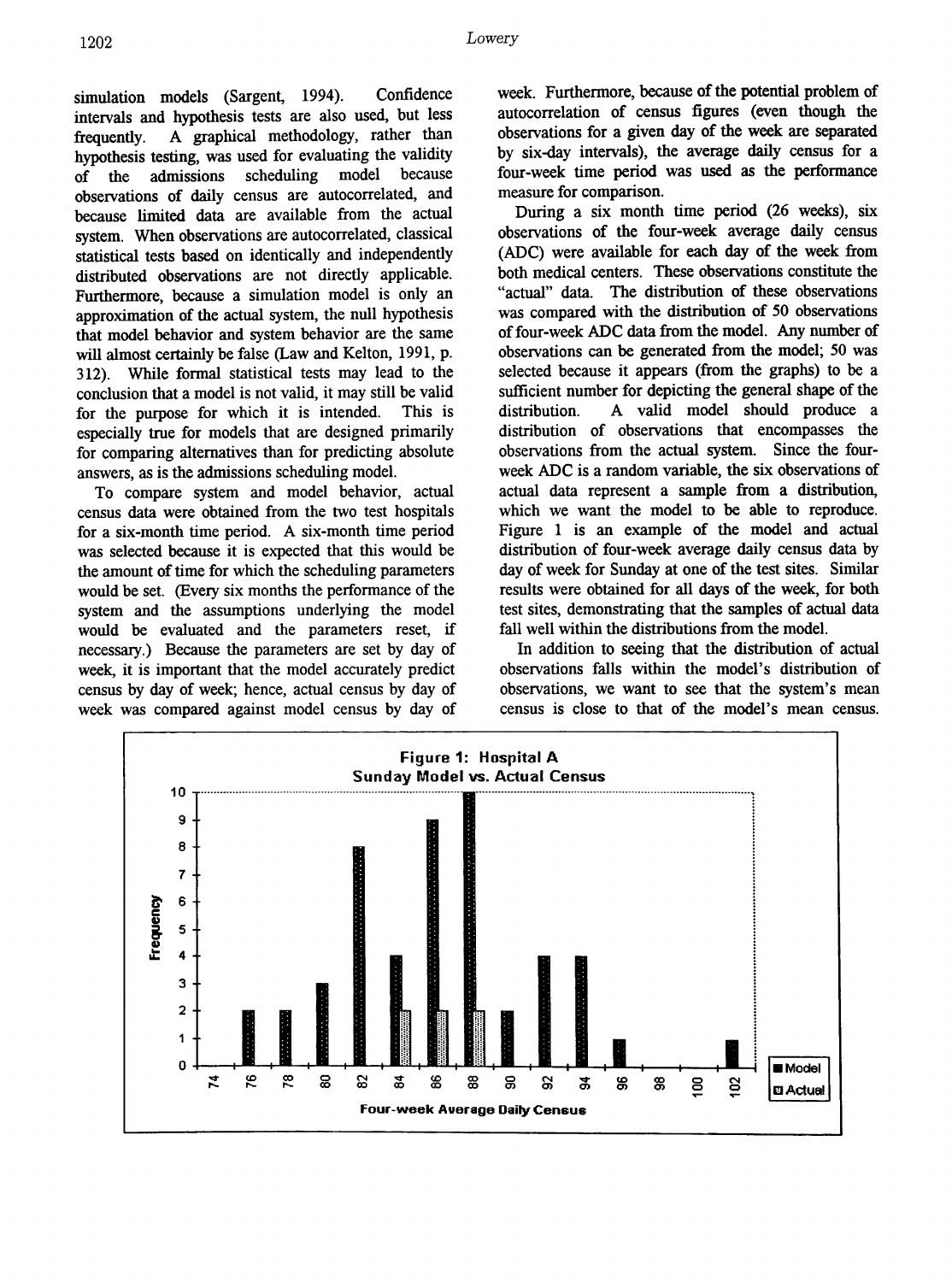Therefore, we compared the mean from the sample of hospital observations with the model's "population" mean--i.e., the mean of the 50 four-week observations generated by the model. Table 1 shows the difference between model and actual means for all days of the week for hospital A. The difference ranges from 0.1 to 1.7. These differences are within the acceptable range established by the Chiefs of Medicine and Surgery at the test site, who stated that a credible model should predict within two beds of the actual census. Table 2 displays the differences for hospital B, all of which are also less than two beds. Based on these results and the graphical comparisons, the model is considered valid. The validation methodology and results are also discussed by Sargent elsewhere in these *Proceedings* (see "Some Subjective Validation Methods Using Graphical Displays").

Table 1: Difference between Model and Actual Mean Daily Census, Hospital A

|              | Model<br>Mean <sup>1</sup> | Actual<br>Mean <sup>2</sup> | <b>Difference</b> |
|--------------|----------------------------|-----------------------------|-------------------|
| Sun          | 85.4                       | 85.3                        | $+0.1$            |
| Mon          | 95.6                       | 95.5                        | $+0.1$            |
| <b>Tues</b>  | 98.9                       | 98.1                        | $+0.8$            |
| Weds         | 98.4                       | 98.2                        | $+0.2$            |
| <b>Thurs</b> | 98.5                       | 96.8                        | $+1.7$            |
| Fri          | 84.7                       | 83.8                        | $+0.9$            |
| Sat          | 78.1                       | 78.0                        | $+0.1$            |

<sup>1</sup>Based on 50 4-week observations.  ${}^{2}$ Based on six 4-week observations.

Table 2: Difference between Model and Actual Mean Daily Census, Hospital B

|              | Model<br>Mean <sup>1</sup> | Actual<br>Mean <sup>2</sup> | <b>Difference</b> |
|--------------|----------------------------|-----------------------------|-------------------|
| Sun          | 48.1                       | 47.9                        | $+0.2$            |
| Mon          | 55.8                       | 56.3                        | $-0.5$            |
| <b>Tues</b>  | 58.0                       | 57.9                        | $+0.1$            |
| Weds         | 60.5                       | 60.3                        | $+0.2$            |
| <b>Thurs</b> | 61.6                       | 61.9                        | $-0.3$            |
| Fri          | 53.1                       | 53.4                        | $-0.3$            |
| Sat          | 46.9                       | 47.2                        | $-0.3$            |

<sup>1</sup>Based on 50 4-week observations.  ${}^{2}$ Based on six 4-week observations.

#### 5.3 Reduction in Census Variability with New Scheduling System

As indicated above, the purpose of the admissions scheduling model is to identify a set of scheduling parameters which results in a decrease in census variation from the current system. Therefore, if the simulation model is to be used for this purpose, it must be able to show a reduction in the variation in daily census between the current scheduling system and the proposed, improved scheduling system. For example, figure 2 presents a "box and whisper" plot of the variation in daily census at Hospital A for Wednesdays. The figure presents the results for five model replications of one year each (52 observations) under the current system, and five replications under the new scheduling system (i.e., one set of values of the scheduling parameters). The plots for all days of the week showed a modest, but observable, reduction in census variation under the new scheduling system for Mondays through Thursdays. system is most likely to affect these days of the week, because the majority of admissions on these days are<br>scheduled and can be controlled Additional scheduled and can be controlled. experimentation with the simulation model to investigate the effects of other values of the scheduling parameters on census variability is currently being conducted.



Figure 2: Current VS. New Scheduling System Wednesday Replications 1-5

#### **CONCLUSION**

The results from this research demonstrate the feasibility of developing a valid simulation model of patient arrivals to and discharges from a hospital, which can be used for evaluating the effects of alternative scheduling systems on census variability. The model is easily customized to multiple hospitals, is valid, and can demonstrate a reduction in census variability from modification of values of the scheduling parameters. Work is proceeding on using the model to design scheduling systems for the two test hospitals.

The hospital simulation model offers other benefits besides the design of an improved scheduling system. For example, it can be used for determining the appropriate allocation of beds between different